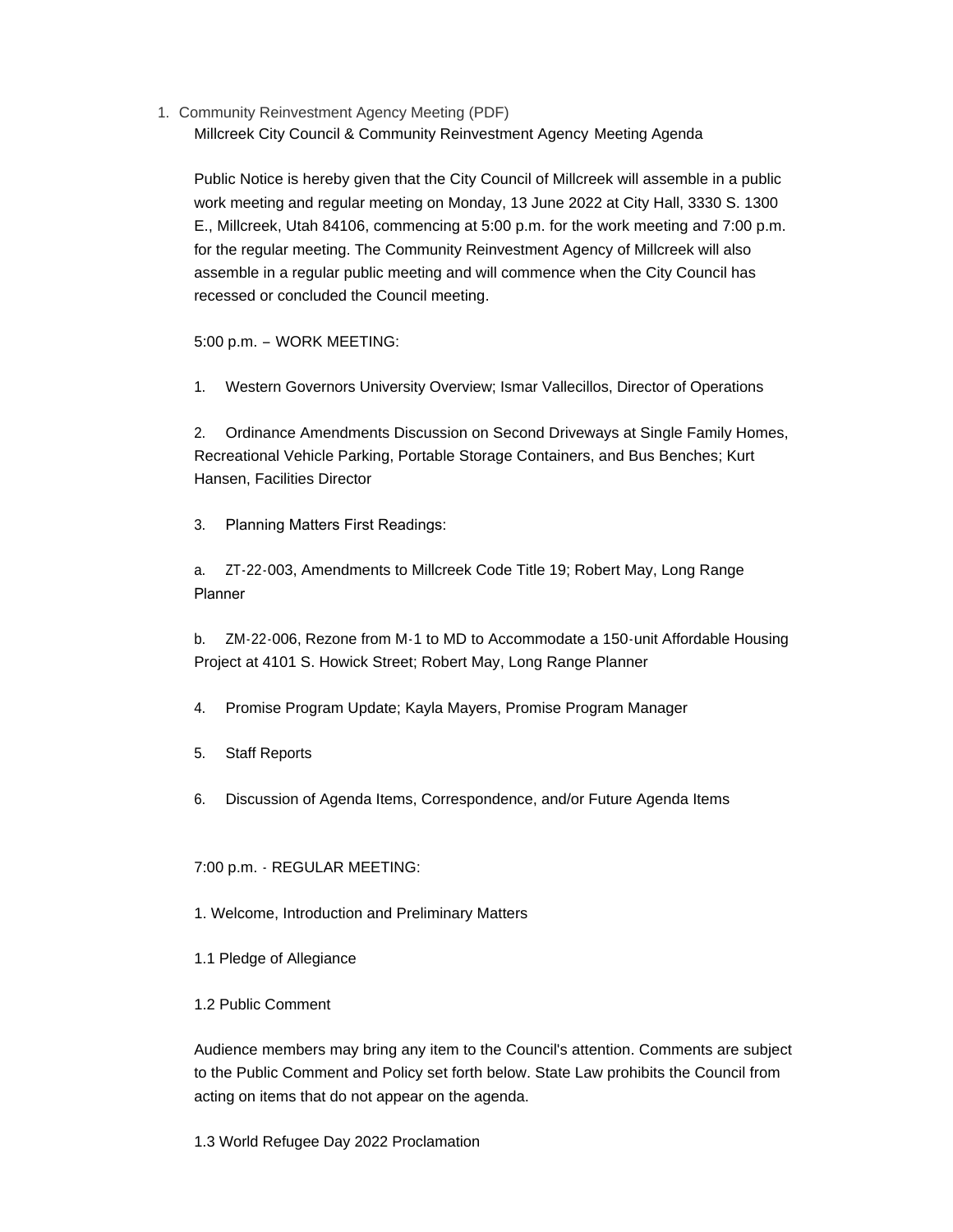## 1.4 Juneteenth Proclamation

## 2. Planning Matters

2.1 Discussion and Consideration of Resolution 22-12, Approving an Interlocal Cooperative Agreement with Salt Lake County for Amendment No. 5 to Agreement for Addressing Services

## 3. Financial Matters

3.1 Public Hearing to Consider a Monetary Contribution of Up to \$45,000 to the Community Councils, Up to \$150,000 to Utah Venture Outdoors, and Up to \$15,000 to the Utah Rivers Council

3.2 Discussion and Consideration of Ordinance 22-27, Approving a Monetary Contribution of Up to \$45,000 to the Community Councils, Up to \$150,000 to Utah Venture Outdoors, and Up to \$15,000 to the Utah Rivers Council

3.3 Discussion and Consideration of Resolution 22-14, Accepting the Utah Outdoor Recreation Grant in the Amount of \$200,000 to Assist in Building the Climbing Wall on Millcreek City Hall, Located at 1330 E Chambers Avenue, Millcreek, Utah

# 4. Business Matters

4.1 Discussion and Consideration of Ordinance 22-28, Amending Quorum Verification Requirements to Participate in Electronic Meetings of the Council

4.2 Discussion and Consideration of Resolution 22-13, Authorizing and Directing the City to Intervene in the Tree Farm Lawsuit Against Salt Lake County

- 5. Reports
- 5.1 Mayor's Report
- 5.2 City Council Member Reports
- 5.3 Staff Reports

## 6. Consent Agenda

6.1 Approval of May 18, 2022 Special Meeting Minutes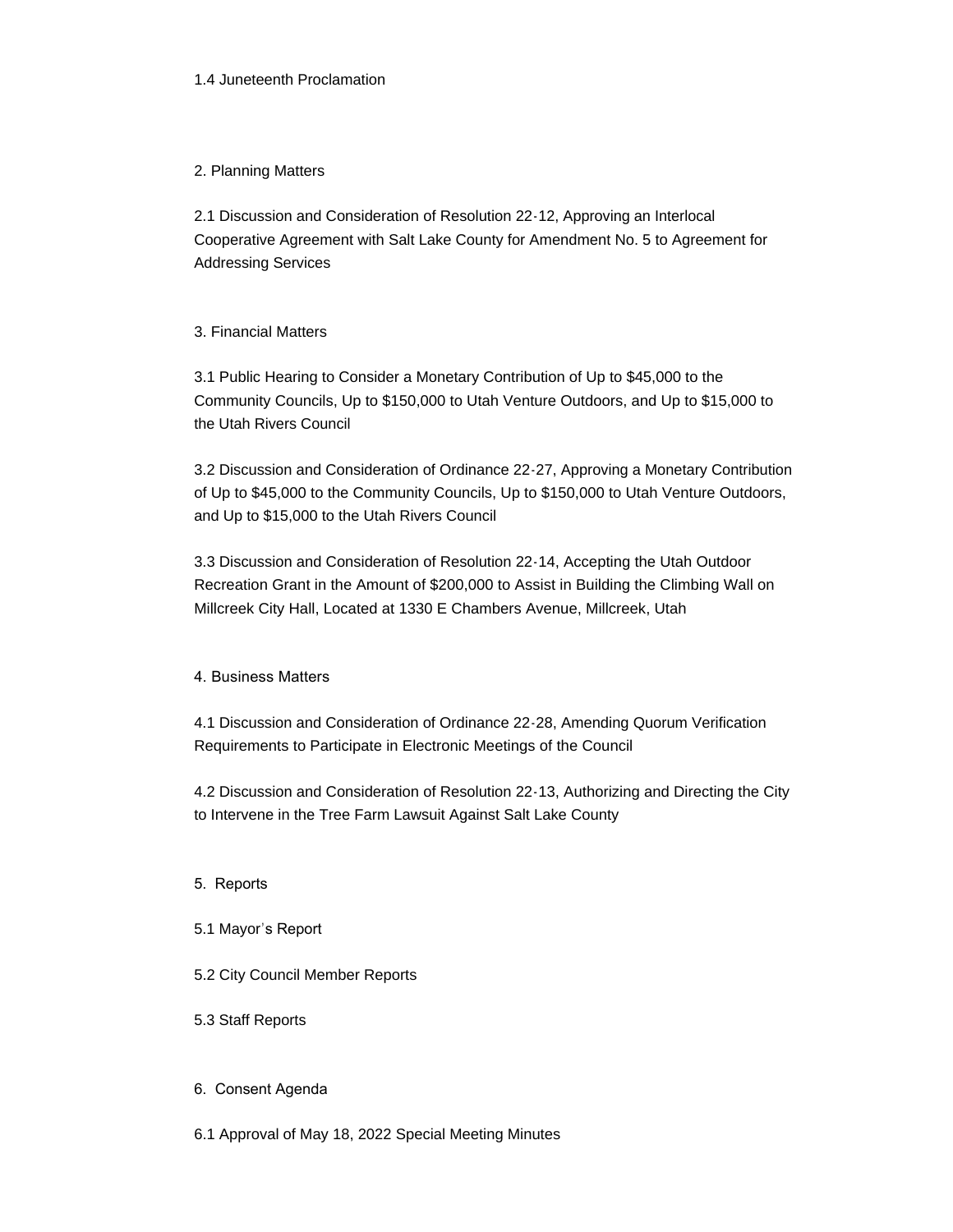- 7. New Items for Subsequent Consideration
- 8. Calendar of Upcoming Events
- Planning Commission Mtg., 6/15/22, 5:00 p.m.
- City Council Mtg., 6/27/22, 7:00 p.m.
- 9. Closed Session (If Needed)

The Council may convene in a closed session to discuss items as provided by Utah Code Ann. §52-4-205.

10. Adjournment

## **Community Reinvestment Agency Convening**

1. Discussion and Consideration of Resolution 22-09, Adopting the Community Reinvestment Agency Annual Budget for the Fiscal Year Beginning July 1, 2022, and Ending June 30, 2023

2. Adjournment

In accordance with the Americans with Disabilities Act, Millcreek will make reasonable accommodation for participation in the meeting. Individuals may request assistance by contacting the ADA Coordinator, 801-214-2751 or khansen@millcreek.us, at least 48 hours in advance of the meeting.

Public Comment Policy and Procedure: The purpose of public comment is to allow citizens to address items on the agenda. Citizens requesting to address the Council may be asked to complete a written comment form and present it to the City Recorder. In general, the Chair will allow an individual two minutes to address the Council. A spokesperson, recognized as representing a group in attendance, may be allowed up to five minutes. At the conclusion of the citizen comment time, the Chair may direct staff to assist the citizen on the issue presented; direct the citizen to the proper administrative department(s); or take no action. This policy also applies to all public hearings. Citizens may also submit written requests (outlining their issue) for an item to be considered at a future council meeting. The Chair may place the item on the agenda under citizen comments; direct staff to assist the citizen; direct the citizen to the proper administrative departments; or take no action. Public comment can be submitted via the City's website at: https://millcreek.us/FormCenter/Contact-Us-5/Public-Comments-61.